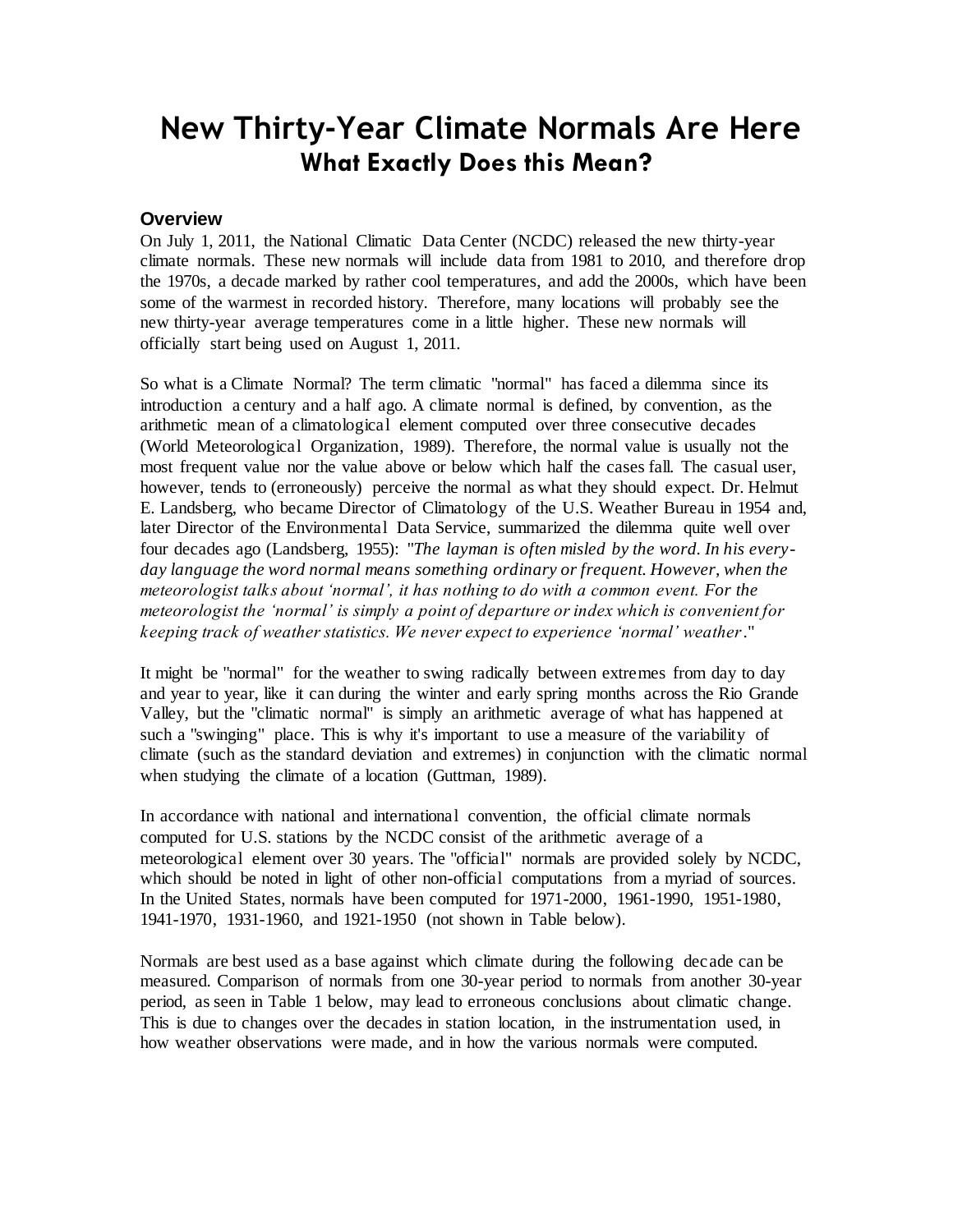| т         | Years     | Jan  | <b>Feb</b> | <b>Mar</b> | Apr  | May  | Jun  | Jul  | Aug  | <b>Sep</b> | Oct  | <b>Nov</b> | <b>Dec</b> | Avg          |
|-----------|-----------|------|------------|------------|------|------|------|------|------|------------|------|------------|------------|--------------|
| Е         | 1981-2010 | 61.1 | 64.2       | 69.3       | 74.8 | 80.3 | 83.9 | 84.9 | 85.3 | 81.8       | 76.3 | 69.4       | 62.2       | 74.5         |
|           | 1971-2000 | 59.6 | 62.7       | 68.8       | 73.8 | 79.3 | 82.7 | 83.9 | 84.0 | 81.0       | 75.0 | 67.7       | 61.1       | 73.3         |
| M         | 1961-1990 | 59.4 | 62.4       | 68.8       | 75.3 | 79.9 | 83.0 | 84.5 | 84.5 | 81.8       | 75.7 | 68.7       | 62.1       | 73.8         |
| <b>P.</b> | 1951-1980 | 60.3 | 62.8       | 68.6       | 74.9 | 79.2 | 82.6 | 84.1 | 84.1 | 81.4       | 75.3 | 67.7       | 62.3       | 73.6         |
|           | 1941-1970 | 60.3 | 63.4       | 67.7       | 74.9 | 79.3 | 82.8 | 84.4 | 84.4 | 81.6       | 75.7 | 68.1       | 62.8       | 73.8         |
|           | 1931-1960 | 61.4 | 64.0       | 67.9       | 73.9 | 79.0 | 82.7 | 84.0 | 84.1 | 81.2       | 75.9 | 67.6       | 62.9       | 73.7         |
|           |           |      |            |            |      |      |      |      |      |            |      |            |            |              |
|           |           |      |            |            |      |      |      |      |      |            |      |            |            |              |
| P         | Years     | Jan  | Feb        | <b>Mar</b> | Apr  | May  | Jun  | Jul  | Aug  | <b>Sep</b> | Oct  | <b>Nov</b> | <b>Dec</b> | <b>Total</b> |
|           | 1981-2010 | 1.27 | 1.08       | 1.23       | .54  | 2.64 | 2.57 | 2.04 | 2.44 | 5.92       | 3.74 | 1.82       | 1.15       | 27.44        |
| C         | 1971-2000 | 1.36 | 1.18       | 0.93       | .96  | 2.48 | 2.93 | 1.77 | 2.99 | 5.31       | 3.78 | 1.75       | 1.11       | 27.55        |
| P         | 1961-1990 | 1.56 | 1.06       | 0.53       | 1.56 | 2.94 | 2.73 | 1.90 | 2.77 | 6.00       | 2.80 | 1.51       | 1.25       | 26.61        |
|           | 1951-1980 | 1.25 | 1.55       | 0.50       | 1.57 | 2.15 | 2.70 | 1.51 | 2.83 | 5.24       | 3.54 | 1.44       | 1.16       | 25.44        |
| N.        | 1941-1970 | 1.35 | 1.48       | 0.69       | .28  | 2.51 | 2.80 | 1.19 | 2.66 | 5.23       | 3.32 | 1.34       | 1.24       | 25.09        |

*Table 1:* Thirty-year normals for the past six decades, temperature (top) and precipitation (bottom), for Brownsville, Texas.

These changes are evident after reviewing the history of the longest site on record in the Rio Grande Valley near Brownsville. While the observation has been fixed for more than 130 years around the location of Brownsville/South Padre Island International Airport, observing methods have changed greatly over the years. Until the end of 1928, observations were taken solely by cooperative and military observers as part of the Army Signal Corps (until 1916) and the Weather Bureau (1916 to 1942). Multiple cooperative observations were taken between November 1916 and 1994/95, when the Automated Surface Observing System became the official observing platform. Through the years, the rainfall and temperature measuring instruments have changed, as has the height of the observation, ranging from 27.5 meters (89 feet) in the late  $19<sup>th</sup>$  century to the 5.8 meters (19 feet) through the 1980s and early 1990s, to the current 7.4 meters (24 feet) today. The differences between normals due to these non-climatic changes may be similar, or larger, than the actual differences due to a true change in climate.

### **A General Review of the Lower Valley Climate**



*Figure 1: At left*: Monthly temperature averages (°F) for Brownsville. *At right*: Monthly precipitation averages (inches) for Brownsville. Click on each for a larger image.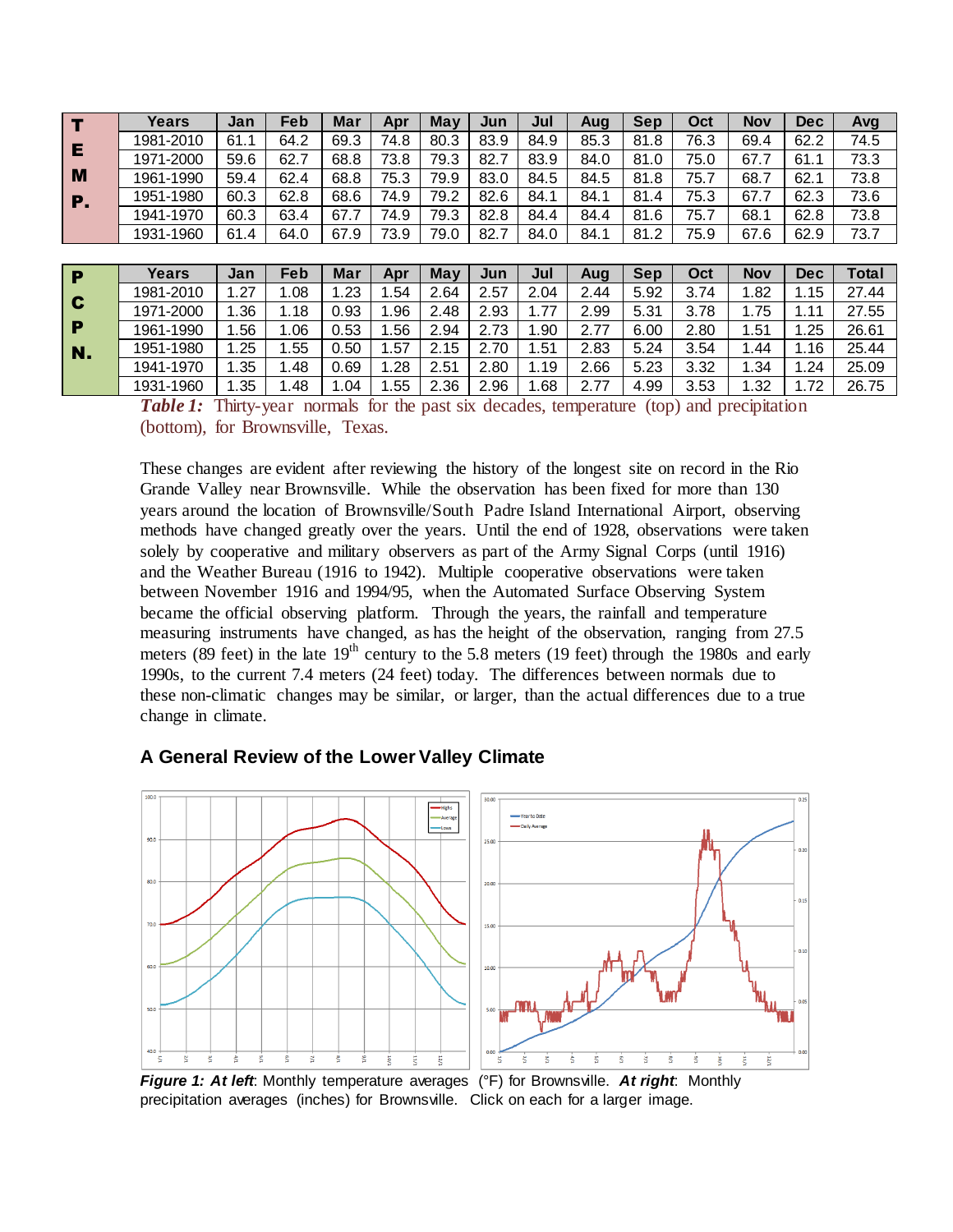Table 1 (above) gives average monthly temperature values (roughly, maximum + minimum  $\div$  2), and average monthly precipitation, for the past six decades of 30 year normals. There has been little change in average temperatures through the decades, though the 1981-2010 averages increased significantly. This increase aligns with much of the U.S., which has had some of the warmest years on record during the decades of the 1990s and 2000s. Temperatures reflect the typical northern hemisphere seasonal cycle, with less difference between summer and winter than locations farther north in Texas. Figure 1 (left) shows the temperature cycle.

For precipitation, the annual totals have been slightly higher for the most recent two thirty year cycles (1971-2000 and 1981-2010), but monthly peaks and valleys have remained constant. Shown in Figure 1 (right) are the "dry season" (winter) lower values (January to March), the spring and early summer rise (April to June), the midsummer lull (July-early August), followed by the late summer/early autumn peak (Late August to October) before the dry season valley returns (November-December). Spring (March – May) increases in precipitation are due to the return of deeper tropical moisture to the Lower Rio Grande Valley, which is occasionally activated by frontal systems or upper level disturbances. June and early July"s peak is due to a combination of the last of upper level disturbances and early season tropical activity, which favors the [Gulf of Mexico and western Caribbean.](http://www.nhc.noaa.gov/climo/images/6_11_20_nhc.png) Mid July through early August"s lull is likely a combination of deep high pressure through the atmosphere, and [ebbing of western Atlantic basin tropical activity.](http://www.nhc.noaa.gov/climo/images/7_11_20_nhc.png) Mid August through early October"s signal is clearly dominated by [peak activity in the Atlantic tropical basin,](http://www.nhc.noaa.gov/climo/images/9_1_10_nhc.png) including storm movement through the Caribbean and Gulf of Mexico. Mid October through early November"s continued high, but decreasing, precipitation is most likely due to autumn"s first frontal systems, which act on deep tropical moisture in place from summer to produce periodic torrential rains.

### **Using Climate Normals – Carefully!**

Daily, monthly, seasonal, and annual comparisons of temperature and precipitation that you"ll find on our local climate page for observing locations in the Rio Grande Valley will use the 1981-2010 starting on August  $1<sup>st</sup>$ . The comparisons, particularly for temperature, will differ based on the warmer values described earlier.

Over the next several years, someone will make a statement such as the following:

*"July 2012 was just as hot as July 2009, yet the temperature was only 2 degrees above normal in 2012, and more than 3 degrees above normal in 2009. How can that be? Are we cooling?"*

The answer is no. As Table 1 above (Brownsville) describes, and the [charts for](http://weather.gov/rgv/?n=climate1981_2010)  [Brownsville, Harlingen, and McAllen show,](http://weather.gov/rgv/?n=climate1981_2010) the new 30 year normals from which comparisons will be made in 2012 (1981-2010) was more than one degree warmer in July than the 30 year normals used, without modification, in 2009 (1971-2000). Departures from the most recent normals will drop by the difference shown.